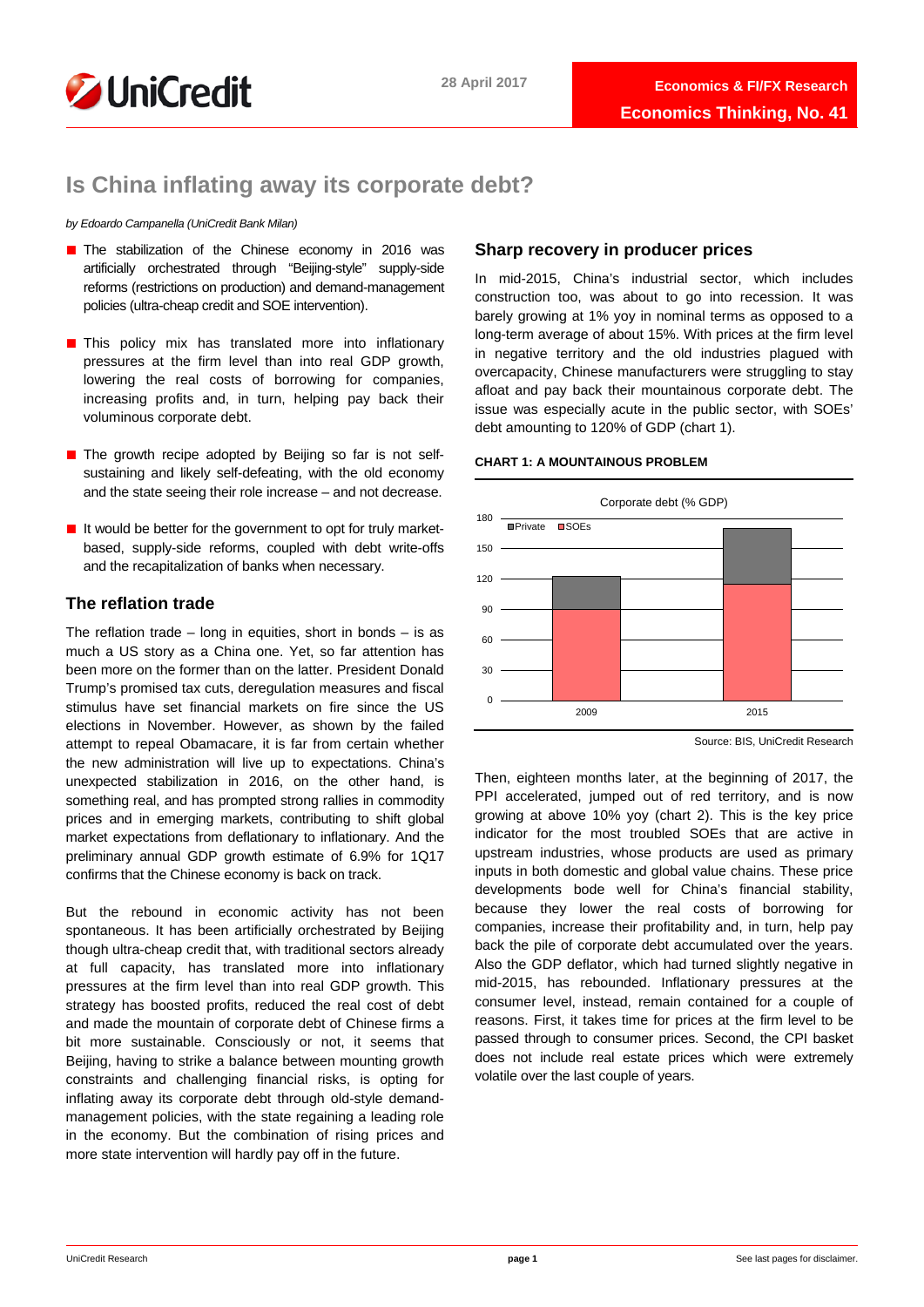## **CHART 2: RISING INFLATIONARY PRESSURES AT THE FIRM LEVEL**



Source: NBCS, UniCredit Research

But this price recovery has not happened by chance. It has mostly been driven by the activism of the People Bank of China, which eased credit in 2H15, accelerating the injection of cheap money into the system at the beginning of 2016, when markets were concerned about the health of the Chinese economy (chart 3). Compared to previous episodes, credit growth looks slow. But it is still twice as high as GDP growth, and so it represents a major element of fragility of the financial system.

# **CHART 3: CREDIT GROWTH REACCELERATES**



Source: PBoC, UniCredit Research

This led to a boom in construction and housing sales, and hence to a spike in housing prices in the largest cities (chart 4). $<sup>1</sup>$  $<sup>1</sup>$  $<sup>1</sup>$ </sup>

With more potential buyers willing to enter the real estate market, by 1Q16, developers had ramped up construction starts and investment in new projects.

What followed was a rise in demand for construction equipment and materials, which ultimately triggered the expansion in industrial production and a rise in commodity prices (chart 5).

## **CHART 4: SPIKE IN HOUSING PRICES…**



Source: NBCS, UniCredit Research

## **CHART 5: … AND JUMP IN COMMODITY PRICES**



Source: NBCS, UniCredit Research

The impact on profits of SOEs became visible at the beginning of the year: they grew by a staggering 100% yoy in February and by 70% yoy in March, while the growth of profits at private companies only marginally accelerated (chart 6). To be sure, the spike in profits at SOEs is partly due to cyclical factors. The disastrous decline of more than 20 percent in 2016 created room for a positive base effect. But considering the sharp increase in the share of profits of SOE firms, this is also the result of a fundamental realignment in the roles of state and private firms.

<span id="page-1-0"></span>**<sup>1</sup>** In Tier-1 cities such as Beijing, Shanghai and Shenzhen, land supply is rationed because land sales represent a major source of revenues for local governments. This is another factor that has contributed to rising housing prices. What has partly tamed the real estate market was the tightening of home purchase restrictions such as increased mortgage down-payment ratios and restrictions on non-local buyers. These measures were initially adopted in Tier-1 cities and were then extended to Tier-2 ones. See OECD 2017.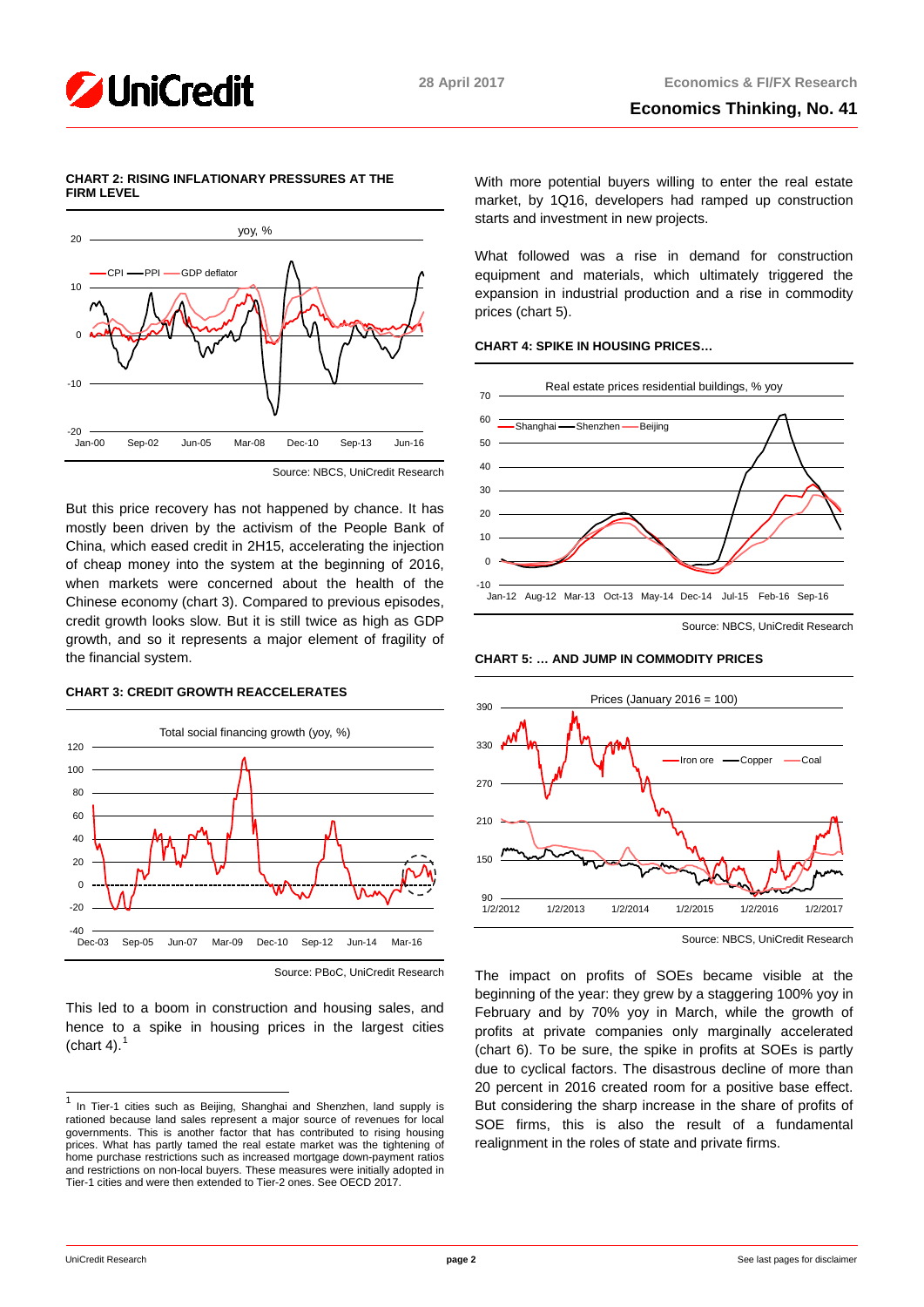

## **CHART 6: BOOMING SOE PROFITS**



## Source: NBCS, UniCredit Research

# **GDP growth does not pick up**

With credit flooding the Chinese economy and inflationary pressures accelerating so fast, in 2Q16 the value added growth of the industrial sector sharply rebounded in nominal terms and is now growing at 14.2%, outpacing by a large margin the growth of both the services sector and the economy as a whole (chart 7).

### **CHART 7: THE INDUSTRIAL SECTOR HAS BOUNCED BACK**



Source: NBCS, UniCredit Research

While the impressive performance of the industrial sector has been instrumental in avoiding a hard landing, its contribution to real growth has been flat and constant at about 2.5pp (chart 8). Before enormous amounts of credit started to flow into the economy, nominal growth in the industrial sector was declining, mostly as a result of the price component. However, it is fair to assume that without the rebound in nominal growth, the contribution to real growth would have been lower and GDP would have not stabilized.



**CHART 8: LITTLE IMPACT IN TERMS OF REAL GROWTH**

Source: NBCS, UniCredit Research

While growing profits help stabilize crumbling corporate finances, the reacceleration in inflation, as measured by the GDP deflator, is making a positive contribution too (denominator effect). Chart 9 shows corporate debt as a percentage of nominal GDP (the variable usually used to assess the health of finances) and of real GDP, with 1Q15 equal to 100. As can be seen, before the strong credit intervention of the government, when China was close to entering a deflationary spiral, the two lines moved together. Then, in mid-2016, when credit was tightened marginally, they started to stabilize. Since then they have decoupled. This divergence is due to the inflation effect – which is, so to speak, inflating away debt.

### **CHART 9: INFLATING AWAY DEBT?**



## **The state is back**

To understand why credit growth fuelled prices at the producer level, with little impact on real growth, we need to better understand what was happening behind the scenes. To solve its debt problem, Beijing had three options: growth, inflation or default.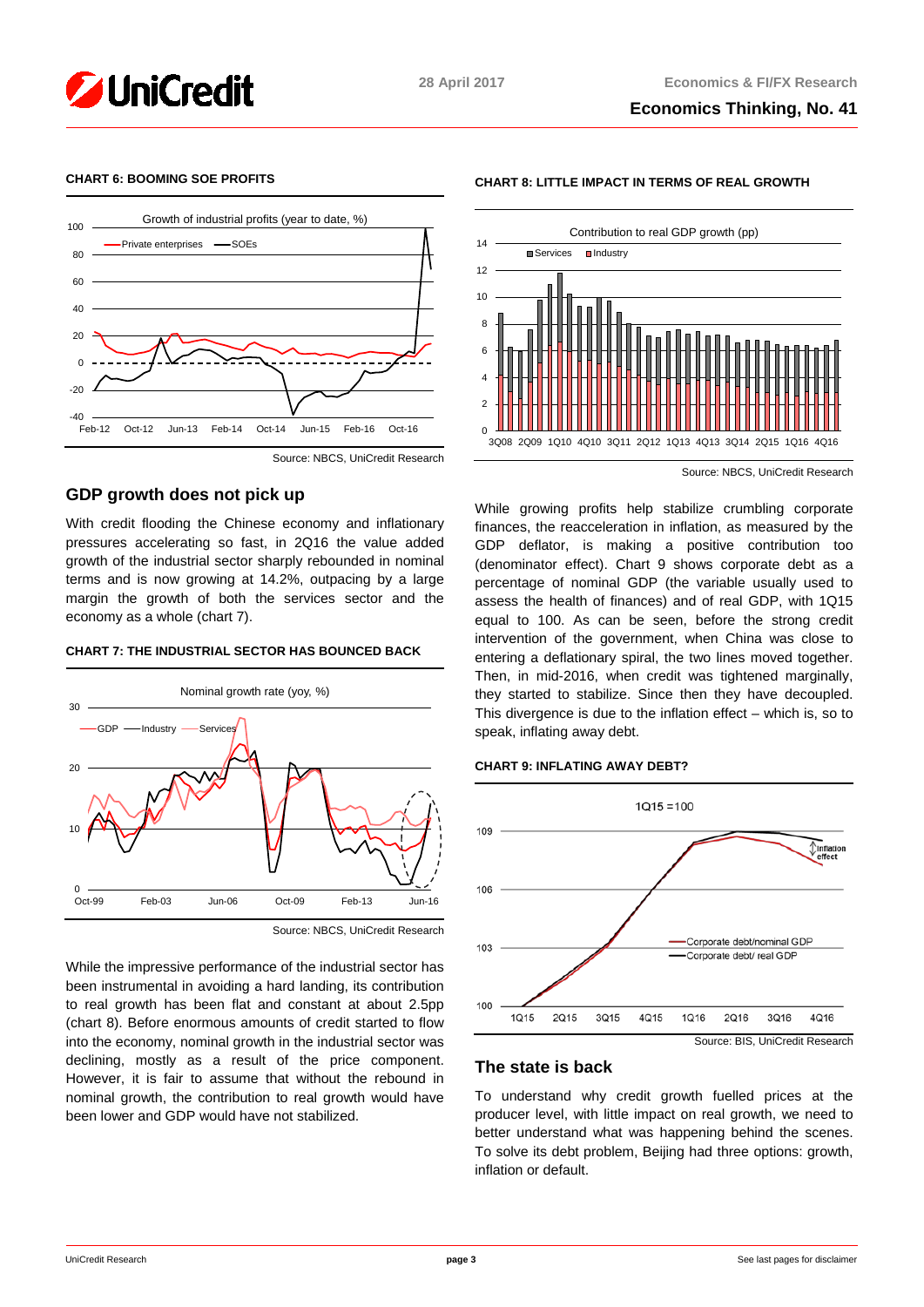

The latter has always been anathema to Chinese authorities, who are reluctant to let even the least profitable firms go bust. Real growth at 6.5% remains high by advanced economies' standards and it would have been difficult for China to accelerate it further without a major cleanup of the industrial system aimed at unleashing the entrepreneurial potential of those firms that are discriminated in favor of  $SOEs<sup>2</sup>$  $SOEs<sup>2</sup>$  $SOEs<sup>2</sup>$  The third option was inflating away debt by generating inflationary pressures at the firm level to boost profits and make debt more sustainable.

The Chinese government formally opted for growth through a combination of **1.** supply-side reforms and **2.** demandmanagement policies that have lifted nominal but not real growth. But the result was actually closer to the inflation option.

**Supply-side reforms.** The so-called supply-side reforms adopted by President Xi have little to do with the pro-market reforms implemented by the Reagan administration in the US in the 1980s. Rather than boosting supply and letting the market allocate resources efficiently, the policies of the Chinese government have tried to curtail production in a centrally planned manner by cutting down overcapacity in traditional sectors such as coal, steel and iron, while shutting very few "zombie" companies. The goal is to drive out lowquality supply, leaving the remaining players with increased pricing power. These policies have succeeded up to a point but they have mostly stabilized rather than cut production substantially. The adjustment process is inevitably slow because sub-national governments are struggling to find funds to relocate, compensate, re-train and re-employ redundant workers. With SOEs amounting to 155,000 and dominating network sectors, retail, construction, and wholesale trade, any major improvement would take long to materialize in a significant way. In the real estate sector, after loosening restrictions on property investment in 2015, last year the Chinese government introduced macro-prudential regulations to cool markets. But considering that the IMF estimates that it could take over three years to work off housing inventories in China's smallest cities, even absent new residential construction, the real estate market is far from having stabilized.<sup>[3](#page-3-1)</sup>

**Demand-management policies.** On the demand side, when the credit-induced impulse from the real estate sector fed through upstream industries, on the whole state-controlled actors were the ones that were able to carry out these new investments, while private firms were busy trying to deleverage and their investment growth started to decelerate.

The share of loans below the benchmark rate – which is usually related to lending to SOEs and other public entities that carry implicit government guarantees – almost doubled between mid-2015 and the end of 2016, shifting from about 15% to almost 30%. Meanwhile, investment growth led by the state strongly accelerated, jumping from 13% in mid-2015 to 24% at the end of 2015 (chart 10). Now the two have decoupled, suggesting that this tool is not working as effectively as it used to. This induced loan growth is still expanding very rapidly, but investment growth is declining. In other words, the marginal benefit in terms of growth of an additional dose of cheap credit is decreasing over time.





Source: NBCS, UniCredit Research

In addition, the kick-start of sub-national government bond issues in 2015 and, more recently, the surge in special bonds to support infrastructure projects, have expanded the bond market, providing new lifeblood to state-controlled entities. Although the three main issuer types (the government, financial institutions and the non-financial corporate sector) seem to account for similar shares of the bond market, in fact most issuers are government-related (chart 7). Policy banks are the largest issuers of financial bonds and SOEs, alongside local government investment vehicles, are the largest non-financial corporate issuers.

<span id="page-3-0"></span><sup>&</sup>lt;sup>2</sup> But these measures, besides being recessionary in the short term, might not be enough to boost GDP growth beyond a certain threshold. When countries climb the development ladder, their growth performance tends to approach the mean of 2% on an annual basis.

<span id="page-3-1"></span>IMF (2016), 2016 Article IV Consultation – Staff Report, International Monetary Fund, Washington D.C.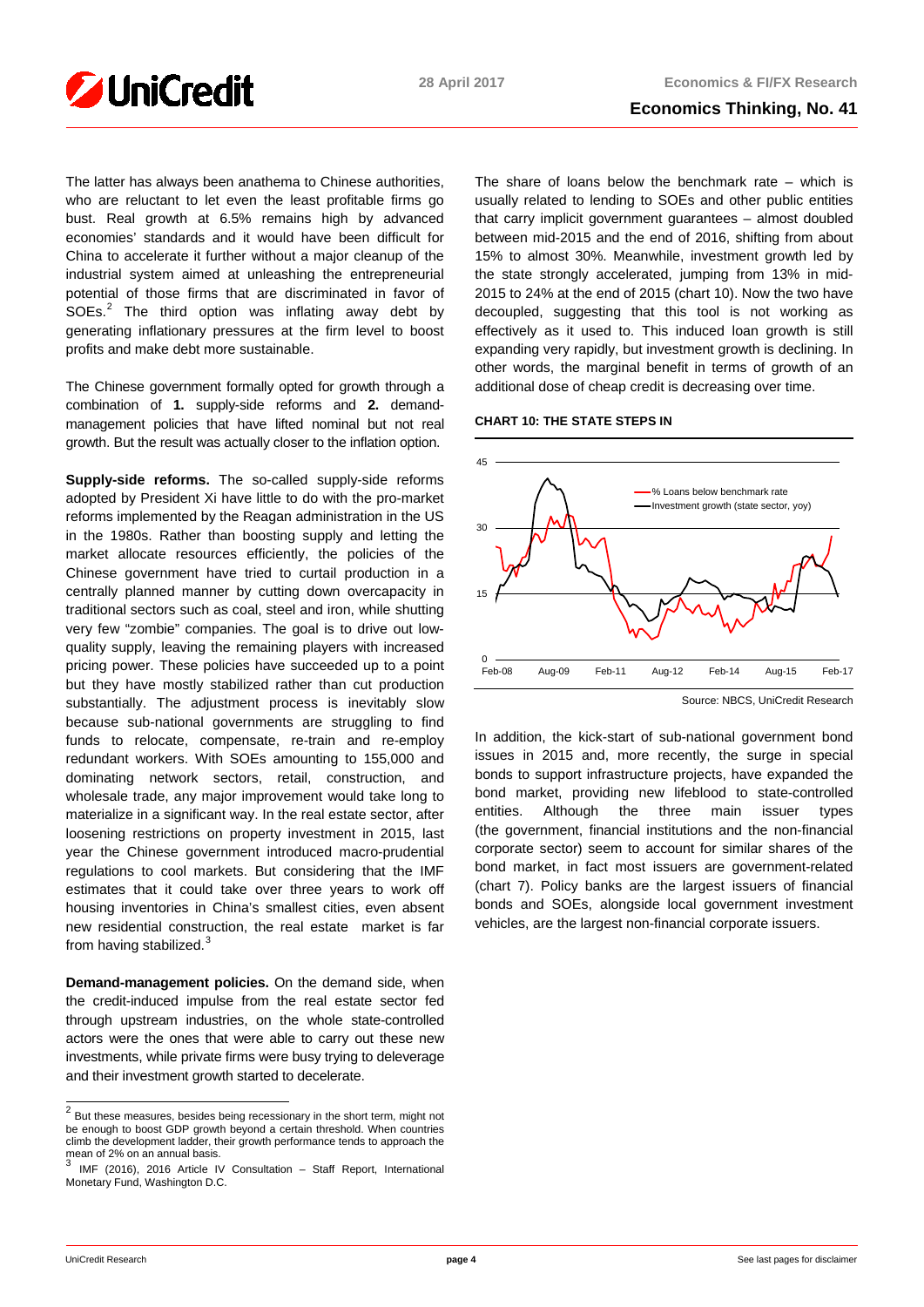

# **Economics Thinking, No. 41**

## **CHART 11: NEW LIFEBLOOD FOR GOVERNEMENT-RELATED ENTITIES**



Source: OECD, UniCredit Research

As a result of this highly interventionist stance, the state has regained its leading role in the economy. The investment share of the public sector had continually declined from 2004 to mid-2015, when for the first time it matched that of the private sector. Over the last 18 months, it has increased again to 39%, above the private sector share (chart 12).

# **CHART 12: SHIFTING ROLES**



Source: NBCS, UniCredit Research

# **Conclusion**

Corporate debt in China is approaching a dangerous level by both historical and cross-country standards, which clearly represents the number-one risk to the global macroeconomic outlook. The recipe adopted by Beijing so far is not selfsustaining and likely self-defeating. It opted for the old actor (the SOEs), the old economy (heavy industries) and the old instrument (demand-management policies through higher credit) to grow out of debt.

So here is the dilemma for the Chinese authorities: If they continue with this policy strategy, they might end up temporarily boosting profits.

But, at some point, inflation will likely rise materially and the benefits in terms of real GDP growth will be pretty limited, requiring an even stronger intervention of the state to calm down markets, adding inefficiencies to inefficiencies. Eventually, these raw material price rises will be passed on to consumers, particularly for finished manufacturers, squeezing real income growth and consumption, which would be the opposite of the rebalancing that China needs. For firms that are not raw material producers, input costs will increase and this will squeeze profit margins, if they do not fully pass on the price rises (making their leverage coverage ratio worse). And if it's passed on fully to the consumer then it will squeeze real income growth and consumption, which would be the opposite of the rebalancing that China needs. In addition, by pushing up the prices of raw materials via credit-fuelled housing demand, they are increasing debt in the household sector too, creating another source of financial vulnerability.

However, without this accommodative monetary stance and highly interventionist attitude of the government, many firms will struggle to create enough profit to stay afloat. The cleanup of the industrial system is just at its beginning and many potentially efficient companies are being pushed out of the system by discriminatory practices that promote the public sector.

Beijing should not just attempt to curtail production but adopt market-friendly, supply-side reforms that unleash the unexpressed entrepreneurial potential of the many aspiring producers. At the same time, it should selectively let the least-efficient SOEs go out of business. The short-term losses due to output and employment cuts would lead to higher and more sustainable growth in the future thanks to better resource allocation. But tackling the overcapacity problem is not enough if the related financial implications are not properly addressed. Debt write-offs combined with the recapitalization of banks, as recently suggested by the IMF, would allow the financial system to redirect lending to moreprofitable sectors.

**Edoardo Campanella Economist (UniCredit Bank Milan)** edoardo.campanellai@unicredit.eu

**Editor Daniel Vernazza, Ph.D. (UniCredit Bank London)** +44 207 826-7805 daniel.vernazza@unicredit.eu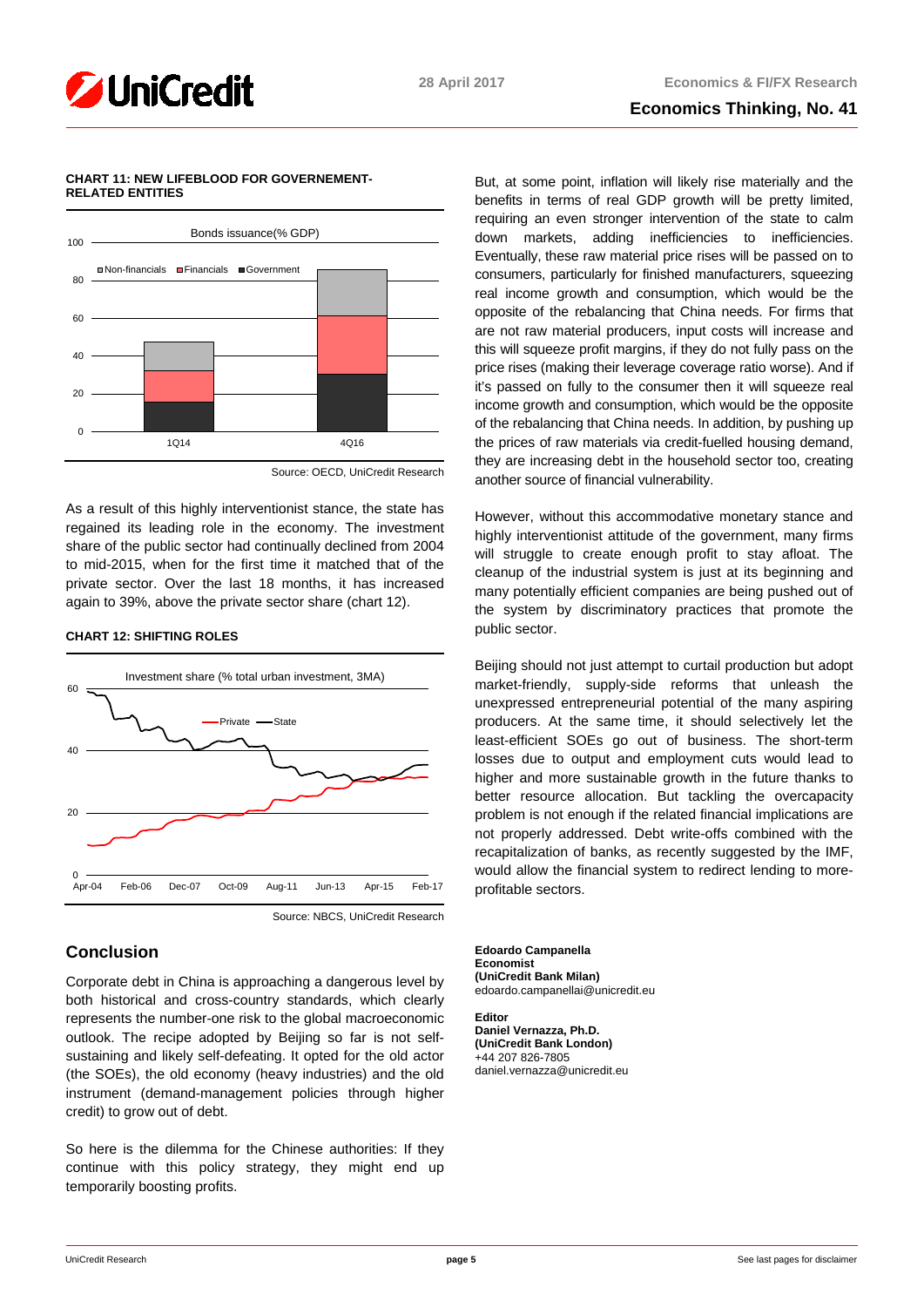

# **References**

Campanella Edoardo and Daniel Vernazza (2016), "Is China heading for a financial crisis?", UniCredit Economics Thinking - 8 September 2016

IMF (2016), "2016 Article IV Consultation – Staff Report", International Monetary Fund, Washington D.C

OECD (2017), "Economic survey of China 2017", OECD, Paris

Wojciech Maliszewski et al. (2016), "Resolving China's Corporate Debt Problem", IMF Working Paper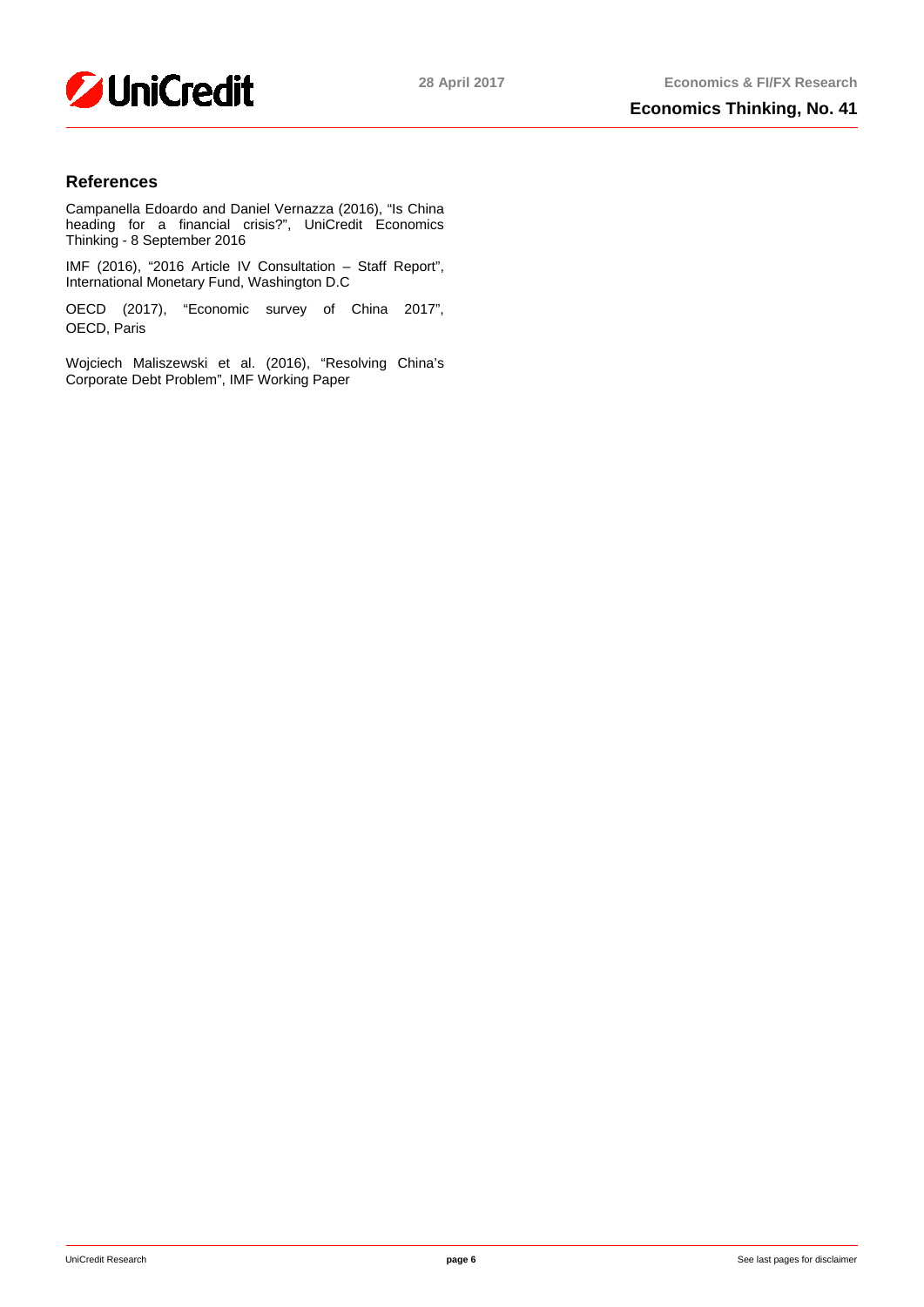

# **Previous editions of Economics Thinking**

| » Economics Thinking - Central Europe: markets overestimating upcoming monetary tightening - 21 April 2017                       |
|----------------------------------------------------------------------------------------------------------------------------------|
| Economics Thinking - Eurozone: weak core inflation and wages reflect substantial slack - 6 April 2017                            |
| » Economics Thinking - Italian competitiveness: A little-known improving story - 31 March 2017                                   |
| Economics Thinking - Universal basic income: not the right solution to todays' socio-economic challenges - 23 March 2017         |
| » Economics Thinking - Assessing the risk of a US-China trade war - 17 March 2017                                                |
| » Economics Thinking - The US debt ceiling will be raised, but it should be axed! - 9 March 2017                                 |
| <b>»</b> Economics Thinking - Why Italy's public debt is sustainable - 3 March 2017                                              |
| » Economics Thinking - Market inflation expectations: Correcting after 3 years of confusion - 24 February 2017                   |
| » Economics Thinking - Trump's corporate tax cut may prompt Europe to follow - 16 February 2017                                  |
| Economics Thinking - Eurozone: core inflation set to rise, but mainly due to external factors - 9 February 2017                  |
| Economics Thinking - Warum die USA ihre Macht gegenüber Mexiko nicht ausnutzen sollten - 7 February 2017                         |
| $\frac{N}{2}$ Economics Thinking - Why the US should not use its leverage against Mexico - 1 February 2017                       |
| » Economics Thinking - Ten fallacies of Theresa May's Brexit plan - 20 January 2017                                              |
| <b>»</b> Economics Thinking - America's problem is not high imports but low exports - 12 January 2017                            |
| Economics Thinking - Fiscal austerity and hysteresis: a lesson from the euro crisis - 15 December 2016                           |
| Economics Thinking - CEE-EU: not quite EM anymore - 2 December 2016                                                              |
| $v$ Economics Thinking - Less bang for the buck: A fiscal stimulus at full employment - 21 November 2016                         |
| Economics Thinking - Potential impact of the Trump presidency on EM - 18 November 2016                                           |
| Economics Thinking - Trump Economics: What he plans - 11 November 2016                                                           |
| $\frac{y}{x}$ Economics Thinking - Global trade and its impact on the eurozone – reading the tea leaves - 3 November 2016        |
| >> Economics Thinking - What has the "Juncker Plan" achieved? - 27 October 2016                                                  |
| >> Economics Thinking - Brexit and UK housing: A house of cards - 21 October 2016                                                |
| Economics Thinking - DBRS's methodology suggests it won't downgrade Portugal - 13 October 2016                                   |
| Economics Thinking - EMU labor market: further relief ahead - 6 October 2016                                                     |
| <b>Example 2016</b> Economics Thinking - This needs to be the next President's No.1 priority - 29 September 2016                 |
| <b>»</b> Economics Thinking - Exploring ECB options for QE extension - 22 September 2016                                         |
| $\frac{N}{2}$ Economics Thinking - CEE potential growth constrained by human capital - 15 September 2016                         |
| Economics Thinking - Is China heading for a financial crisis? - 8 September 2016                                                 |
| » Economics Thinking - Eurozone lending activity: on its way to recovery - 1 September 2016                                      |
| Economics Thinking - French investment at the crossroads: supply-side policies helped but bolder action is needed - 21 July 2016 |
| » Economics Thinking - Brexit and the damaging effects of uncertainty - 8 July 2016                                              |
| » Economics Thinking - Fed's political cycle: do presidential elections affect monetary policy? - 9 June 2016                    |
| » Economics Thinking - Germany set for more internal revaluation - 25 May 2016                                                   |
| » Economics Thinking - Why the Fed really worries about the global economy and the dollar - 12 May 2016                          |
| » Economics Thinking - Brexit: which EU countries are most exposed? - 28 April 2016                                              |
| » Economics Thinking - EMU Target2 imbalances are not a sign of something wrong - 14 April 2016                                  |
| » Economics Thinking - Debt and growth: from the Great Divergence to secular stagnation? - 1 April 2016                          |
| Economics Thinking - German housing market: Set for a demographically-driven construction boom - 17 March 2016                   |
| » Economics Thinking - As rich economies age, productivity wanes - 3 March 2016                                                  |
| Economics Thinking - Generating growth after a crisis – the Swedish case of a comprehensive solution - 18 February 2016          |
| $\frac{N}{2}$ Economics Thinking - Brexit would be a disaster for Britain (and the EU) - 4 February 2016                         |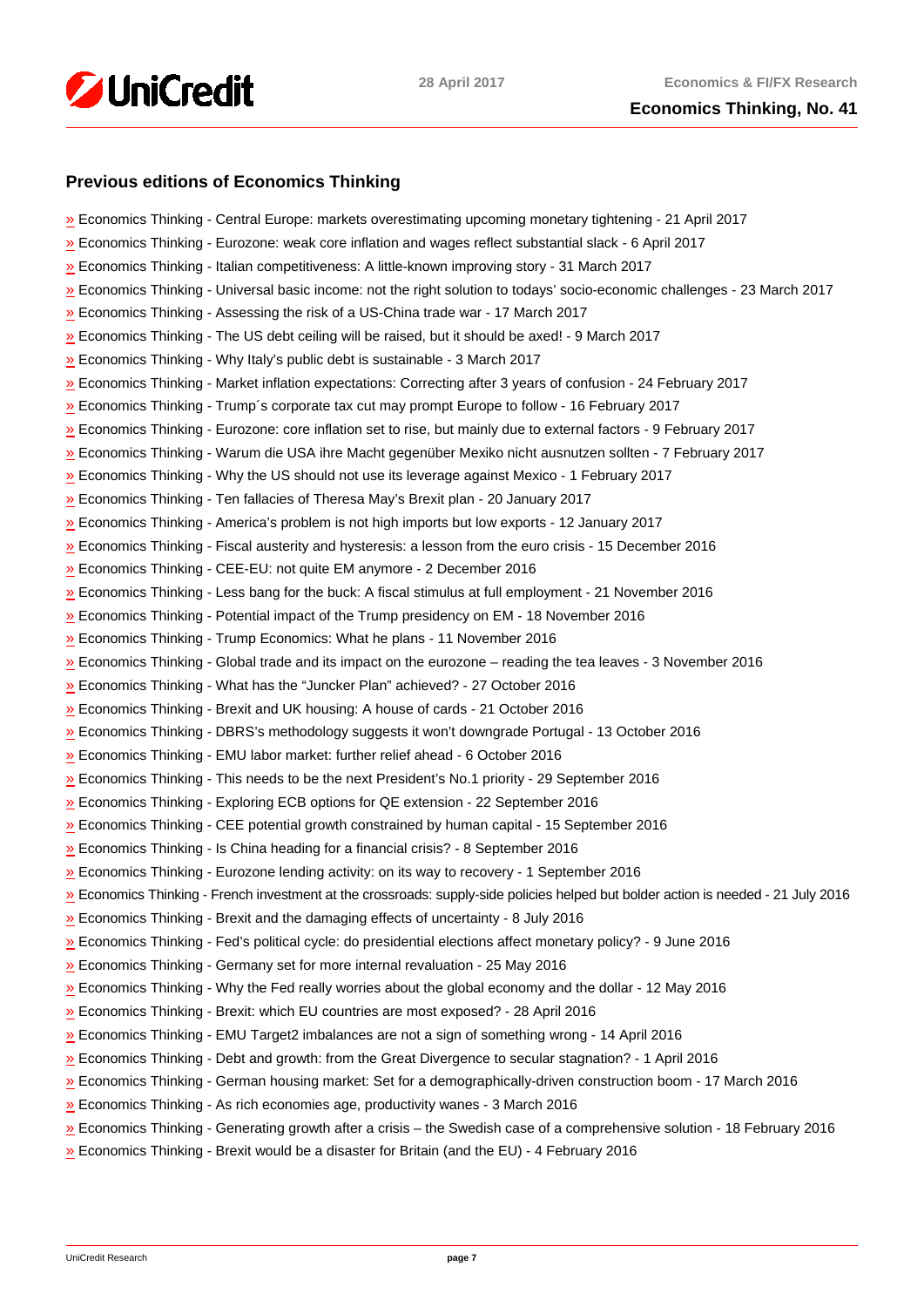

# **Legal Notices**

# **Glossary**

A comprehensive glossary for many of the terms used in the report is available on our website: [Link](https://www.research.unicredit.eu/DocsKey/equitywesterneuropean_docs_1999_151258.ashx?EXT=pdf&KEY=By8-CMheY8S44D31UY0JPFj1GhliWWGozXWk7sYavnI5oaWy5k91lbN2oJ-aOpAb&T=1)

## **Disclaimer**

Our recommendations are based on information obtained from, or are based upon public information sources that we consider to be reliable but for the completeness and accuracy of which we assume no liability. All estimates and opinions and projections and forecasts included in the report represent the independent judgment of the analysts as<br>of the date of the issue unless stated otherwi assumed for the content of these third-party websites. We reserve the right to modify the views expressed herein at any time without notice. Moreover, we reserve the right not to update this information or to discontinue it altogether without notice. This analysis is for information purposes only and (i) does not constitute or form part of any offer for sale or<br>subscription of or solicitation of an The investment possibilities discussed in this report may not be suitable for certain investors depending on their specific investment objectives and time horizon or in the context<br>of their overall financial situation. The

investment in the financial, money market or investment instrument or security under discussion are not explained in their entirety.<br>This information is given without any warranty on an "as is" basis and should not be rega fiscal and financial position. As this document does not qualify as an investment recommendation or as a direct investment recommendation, neither this document nor any part of it shall form the basis of, or be relied on in connection with or act as an inducement to enter into, any contract or commitment whatsoever. Investors are urged to contact their bank's investment advisor for individual explanations and advice.

Neither UniCredit Bank AG, UniCredit Bank AG London Branch, UniCredit Bank AG Milan Branch, UniCredit Bank Austria AG, UniCredit Bulbank, Zagrebačka banka d.d., UniCredit Bank Czech Republic and Slovakia, Bank Pekao, ZAO UniCredit Bank Russia, UniCredit Bank Czech Republic and Slovakia Slovakia Branch, UniCredit Bank Romania, UniCredit Bank AG New York Branch nor any of their respective directors, officers or employees nor any other person accepts any liability whatsoever (in negligence or otherwise) for any loss howsoever arising from any use of this document or its contents or otherwise arising in connection therewith.

This analysis is being distributed by electronic and ordinary mail to investors, who are expected to make their own investment decisions without undue reliance on this<br>publication, and may not be redistributed, reproduced

### **Responsibility for the content of this publication lies with:**

#### **UniCredit Group and its subsidiaries are subject to regulation by the European Central Bank**

a) UniCredit Bank AG (UniCredit Bank), Arabellastraße 12, 81925 Munich , Germany, (also responsible for the distribution pursuant to §34b WpHG). The company belongs to<br>UniCredit Group. Regulatory authority: "BaFin" – Bunde

b) UniCredit Bank AG London Branch (UniCredit Bank London), Moor House, 120 London Wall, London EC2Y 5ET, United Kingdom.

Regulatory authority: "BaFin" – Bundesanstalt für Finanzdienstleistungsaufsicht, Marie-Curie-Str. 24-28, 60439 Frankfurt, Germany and subject to limited regulation by the<br>Financial Conduct Authority, 25 The North Colonnade United Kingdom. Further details regarding our regulatory status are available on request.

c) UniCredit Bank AG Milan Branch (UniCredit Bank Milan), Piazza Gae Aulenti, 4 - Torre C, 20154 Milan, Italy, duly authorized by the Bank of Italy to provide investment services.

Regulatory authority: "Bank of Italy", Via Nazionale 91, 00184 Roma, Italy and Bundesanstalt für Finanzdienstleistungsaufsicht, Marie-Curie-Str. 24-28, 60439 Frankfurt, Germany.

d) UniCredit Bank Austria AG (Bank Austria), Julius-Tandler-Platz 3, 1090 Vienna, Austria Regulatory authority: Finanzmarktaufsichtsbehörde (FMA), Otto-Wagner-Platz 5, 1090 Vienna, Austria

e) UniCredit Bulbank, Sveta Nedelya Sq. 7, BG-1000 Sofia, Bulgaria

Regulatory authority: Financial Supervision Commission (FSC), 16 Budapeshta str., 1000 Sofia, Bulgaria

f) Zagrebačka banka d.d., Trg bana Jelačića 10, HR-10000 Zagreb, Croatia

Regulatory authority: Croatian Agency for Supervision of Financial Services, Miramarska 24B, 10000 Zagreb, Croatia<br>g) UniCredit Bank Czech Republic and Slovakia, Želetavská 1525/1, 140 92 Praga 4, Czech Republic

Regulatory authority: CNB Czech National Bank, Na Příkopě 28, 115 03 Praga 1, Czech Republic

h) Bank Pekao, ul. Grzybowska 53/57, PL-00-950 Warsaw, Poland

Regulatory authority: Polish Financial Supervision Authority, Plac Powstańców Warszawy 1, 00-950 Warsaw, Poland

i) ZAO UniCredit Bank Russia (UniCredit Russia), Prechistenskaya emb. 9, RF-19034 Moscow, Russia Regulatory authority: Federal Service on Financial Markets, 9 Leninsky prospekt, Moscow 119991, Russia

j) UniCredit Bank Czech Republic and Slovakia, Slovakia Branch, Sancova 1/A, SK-813 33 Bratislava, Slovakia<br>Regulatory authority: CNB Czech National Bank, Na Příkopě 28, 115 03 Praha 1, Czech Republic and subject to limite Karvaša 1, 813 25 Bratislava, Slovakia. Regulatory authority: National Bank of Slovakia, Imricha Karvaša 1, 813 25 Bratislava, Slovakia

k) UniCredit Bank Romania, Bucharest 1F Expozitiei Boulevard, RO-012101 Bucharest 1, Romania

Regulatory authority: National Bank of Romania, 25 Lipscani Street, RO-030031, 3rd District, Bucharest, Romania

l) UniCredit Bank AG New York Branch (UniCredit Bank NY), 150 East 42nd Street, New York, NY 10017<br>Regulatory authority: "BaFin" – Bundesanstalt für Finanzdienstleistungsaufsicht, Marie-Curie-Str. 24-28, 60439 Frankfurt, G Services, One State Street, New York, NY 10004-1511

### **POTENTIAL CONFLICTS OF INTEREST**

UniCredit S.p.A. acts as a Specialist or a Primary Dealer in government bonds issued by the Italian or Greek Treasury, and as market maker in government bonds issued by the Spain or Portuguese Treasury. Main tasks of the Specialist are to participate with continuity and efficiency to the governments' securities auctions, to contribute to the efficiency of the secondary market through market making activity and quoting requirements and to contribute to the management of public debt and to the debt issuance policy choices,<br>also through advisory and UniCredit Bank AG resear Piazza Gae Aulenti 3 - Tower A - 20154 Milano, Registered in the Register of Banking Groups and Parent Company of the UniCredit Banking Group, with. cod. 02008.1; Cod.<br>ABI 02008.1 - Competent Authority: Commissione Naziona

UniCredit Bank AG acts as a Specialist or Primary Dealer in government bonds issued by the German or Austrian Treasury. Main tasks of the Specialist are to participate with continuity and efficiency to the governments' securities auctions, to contribute to the efficiency of the secondary market through market making activity and quoting requirements and to contribute to the management of public debt and to the debt issuance policy choices, also through advisory and research activities.

### **ANALYST DECLARATION**

The author's remuneration has not been, and will not be, geared to the recommendations or views expressed in this study, neither directly nor indirectly.

**ORGANIZATIONAL AND ADMINISTRATIVE ARRANGEMENTS TO AVOID AND PREVENT CONFLICTS OF INTEREST**

To prevent or remedy conflicts of interest, UniCredit Bank AG, UniCredit Bank AG London Branch, UniCredit Banch, UniCredit Bank Austria AG, UniCredit Bank Austria AG, UniCredit Bank Austria AG, UniCredit Bank Austria AG, U Branch, UniCredit Bank Romania, UniCredit Bank AG New York Branch have established the organizational arrangements required from a legal and supervisory aspect,

adherence to which is monitored by its compliance department.<br>Conflicts of interest arising are managed by legal and physical and non-physical barriers (collectively referred to as "Chinese Walls") designed to restrict the Zagrebačka banka d.d., UniCredit Bank Czech Republic and Slovakia, Bank Pekao, ZAO UniCredit Bank Russia, UniCredit Bank Czech Republic and Slovakia Slovakia Branch, UniCredit Bank Romania, UniCredit Bank AG New York Branch, and another. In particular, Investment Banking units, including corporate finance, capital market activities,<br>financial advisory and other capital raising activiti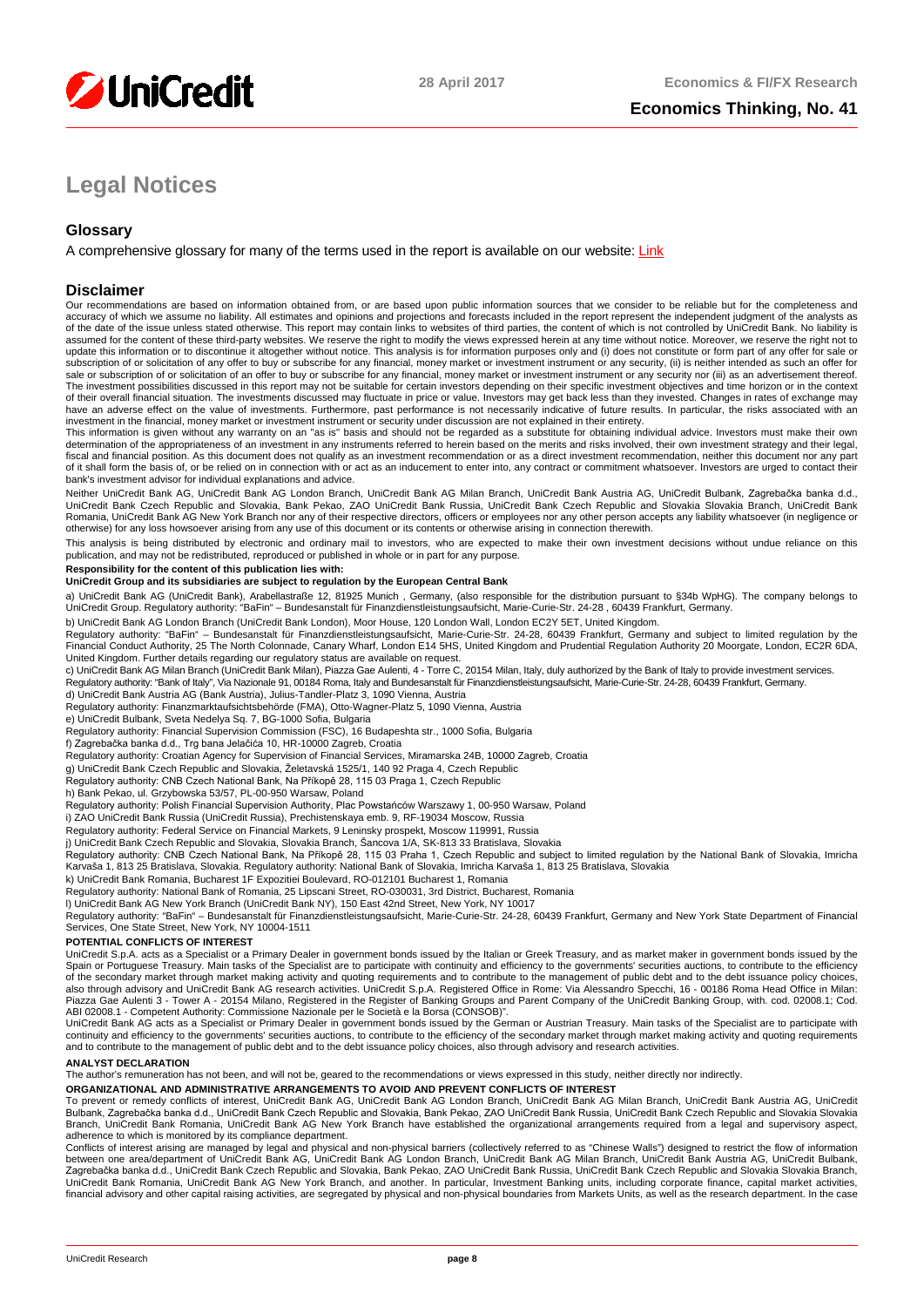

# **Economics Thinking, No. 41**

of equities execution by UniCredit Bank AG Milan Branch, other than as a matter of client facilitation or delta hedging of OTC and listed derivative positions, there is no proprietary trading. Disclosure of publicly available conflicts of interest and other material interests is made in the research. Analysts are supervised and managed on a day-to-<br>day basis by line managers who do not have securities to clients.

#### **ADDITIONAL REQUIRED DISCLOSURES UNDER THE LAWS AND REGULATIONS OF JURISDICTIONS INDICATED**

You will find a list of further additional required disclosures under the laws and regulations of the jurisdictions indicated on our website www.cib-unicredit.com/research-disclaimer.

**Notice to Austrian investors:** This analysis is only for distribution to professional clients (Professionelle Kunden) as defined in article 58 of the Securities Supervision Act.

Notice to investors in Bosnia and Herzegovina: This report is intended only for clients of UniCredit in Bosnia and Herzegovina who are institutional investors (Institucionalni investitori) in accordance with Article 2 of the Law on Securities Market of the Federation of Bosnia and Herzegovina and Article 2 of the Law on Securities Markets of the<br>Republic of Srpska, respectively, and may not be u an inducement to enter into, any contract or commitment whatsoever.

Notice to Brazilian investors: The individual analyst(s) responsible for issuing this report represent(s) that: (a) the recommendations herein reflect exclusively the personal views of the analysts and have been prepared in an independent manner, including in relation to UniCredit Group; and (b) except for the potential conflicts of interest listed under<br>the heading "Potential Conflicts of Inter including but not limited to the following: (i) the analysts do not have a relationship of any nature with any person who works for any of the companies that are the object of this report; (ii) the analysts and their respective spouses or partners do not hold, either directly or indirectly, on their behalf or for the account of third parties, securities issued by any<br>of the companies that are the obj trading in the market of the securities issued by any of the companies that are the object of this report; (iv) the analysts and their respective spouses or partners do not have any financial interest in the companies that are the object of this report; and (v) the compensation of the analysts is not, directly or indirectly, affected by UniCredit's revenues arising<br>out of its businesses and financial above, UniCredit, its controlled companies, controlling companies or companies under common control (the "UniCredit Group") are not in a condition that may impact on the<br>impartiality of this report or that may constitute a Group does not have material financial or commercial interests in the companies or the securities that are the object of this report; (iv) the UniCredit Group is not involved in the Group is not involved in the acquisition, sale and/or trading of the securities that are the object of this report; and (v) the UniCredit Group does not receive compensation for services rendered to the<br>companies that are the object of this report or

**Notice to Canadian investors:** This communication has been prepared by UniCredit Bank AG, which does not have a registered business presence in Canada. This<br>communication is a general discussion of the merits and risks of recipient. The contents of this communication are for information purposes only, therefore should not be construed as advice and do not constitute an offer to sell, nor a solicitation to buy any securities

**Notice to Cyprus investors:** This document is directed only at clients of UniCredit Bank who are persons falling within the Second Appendix (Section 2, Professional Clients) of the law for the Provision of Investment Services, the Exercise of Investment Activities, the Operation of Regulated Markets and other Related Matters, Law 144(I)/2007 and<br>persons to whom it may otherwise lawfully be commun the risks that they incur (all such persons together being referred to as "relevant persons"). This document must not be acted on or relied on by persons who are not relevant persons or relevant persons who have requested to be treated as retail clients. Any investment or investment activity to which this communication related is available only to relevant persons and will be engaged in only with relevant persons. This document does not constitute an offer or solicitation to any person to whom it is unlawful to make such an offer or solicitation

Notice to Hong Kong investors: This report is for distribution only to "professional investors" within the meaning of Schedule 1 to the Securities and Futures Ordinance (Chapter 571, Laws of Hong Kong) and any rules made thereunder, and may not be reproduced, or used by or further distributed to any other person, in whole or in part, for any rules made thereunder, and may not be reproduce purpose. This report does not constitute or form part of an offer or solicitation of any offer to buy or sell any securities, nor should it or any part of it form the basis of, or be relied<br>upon in connection with, any con accordance with, and on the basis of, the restrictions set out in this "Disclaimer" section, and agrees to be bound by those restrictions.

**Notice to investors in Ivory Coast:** The information contained in the present report have been obtained by Unicredit Bank AG from sources believed to be reliable, however, no express or implied representation or warranty is made by Unicredit Bank AG or any other person as to the completeness or accuracy of such information. All opinions and estimates contained in the present report constitute a reproduced or copied by any means without the prior consent of Unicredit Bank AG.

**Notice to New Zealand investors:** This report is intended for distribution only to persons who are "wholesale clients" within the meaning of the Financial Advisers Act 2008 ("FAA") and by receiving this report you represent and agree that (i) you are a "wholesale client" under the FAA (ii) you will not distribute this report to any other person, including<br>(in particular) any person who is not this report, either (i) an offer of securities for subscription or sale under the Securities Act 1978 or (ii) an offer of financial products for issue or sale under the Financial Markets Conduct Act 2013.

**Notice to Omani investors:** This communication has been prepared by UniCredit Bank AG. UniCredit Bank AG does not have a registered business presence in Oman and does not undertake banking business or provide financial services in Oman and no advice in relation to, or subscription for, any securities, products or financial services may or<br>will be consummated within Oman. The conten investments in foreign securities and neither constitutes an offer of securities in Oman as contemplated by the Commercial Companies Law of Oman (Royal Decree 4/74) or the Capital Market Law of Oman (Royal Decree 80/98), nor does it constitute an offer to sell, or the solicitation of any offer to buy non-Omani securities in Oman as contemplated by<br>Article 139 of the Executive Regulations to not regulated by either the Central Bank of Oman or Oman's Capital Market Authority.

Notice to Pakistani investors: Investment information, comments and recommendations stated herein are not within the scope of investment advisory activities as defined in sub-section I, Section 2 of the Securities and Exchange Ordinance, 1969 of Pakistan. Investment advisory services are provided in accordance with a contract of engagement on investment advisory services concluded with brokerage houses, portfolio management companies, non-deposit banks and the clients. The distribution of this report is intended<br>only for informational purposes for the use of pr in connection with or act as an inducement to enter into, any contract or commitment whatsoever.

**Notice to Polish Investors**: This document is intended solely for professional clients as defined in Art. 3.39b of the Trading in Financial Instruments Act of 29 July 2005 (as<br>amended). The publisher and distributor of th and accuracy. This document is not an advertisement. It should not be used in substitution for the exercise of independent judgment.

Notice to Serbian investors: This analysis is only for distribution to professional clients (profesionalni klijenti) as defined in article 172 of the Law on Capital Markets.

**Notice to UK investors:** This communication is directed only at clients of UniCredit Bank who (i) have professional experience in matters relating to investments or (ii) are<br>persons falling within Article 49(2)(a) to (d) (Financial Promotion) Order 2005 or (iii) to whom it may otherwise lawfully be communicated (all such persons together being referred to as "relevant persons"). This communication must not be acted on or relied on by persons who are not relevant persons. Any investment or investment activity to which this communication relates is available<br>only to relevant persons and will be engaged i

ENP e 17/3